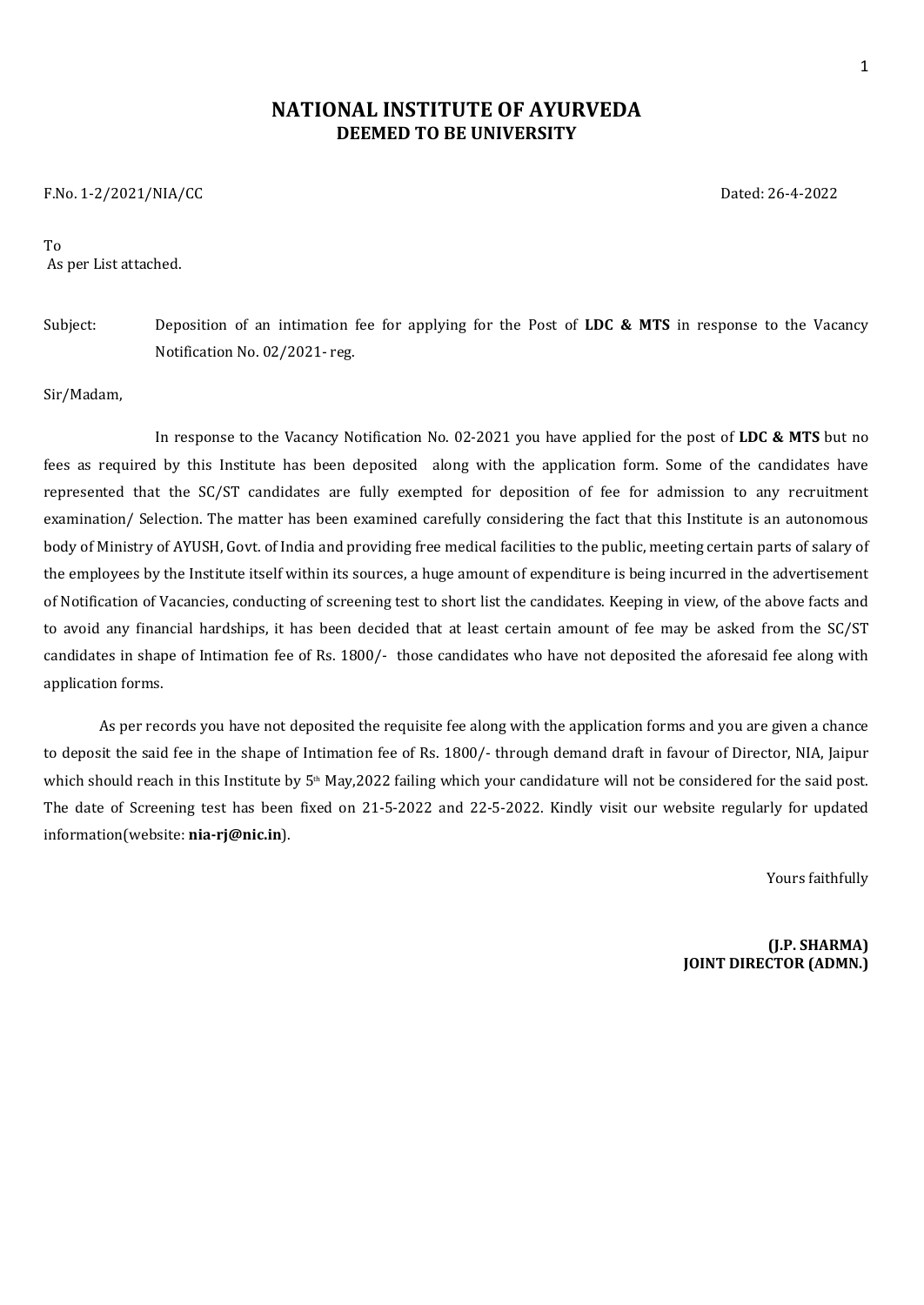### **DETAILS OF CANDIDATES APPLIED FOR THE POST OF LDC AND REQUSITE INTIMATION FEE NOT DEPOSITED**

| S. No.         | Reg. No.              | <b>Name</b><br>Father's/Husband's Name<br><b>Address</b>                                                                                                               | Category    | Category<br><b>Applied For</b> | <b>Not Eligible</b>                           |
|----------------|-----------------------|------------------------------------------------------------------------------------------------------------------------------------------------------------------------|-------------|--------------------------------|-----------------------------------------------|
| 1              | LDC/25<br>9-12-2021   | Sarita<br>D/o Dhrampal<br>VPO-Khandrai, Teh-Gohana, Sonipat, Haryana 131301                                                                                            | SC          | GEN                            | Not Eligible<br>DD Not Enclosed               |
| $\overline{c}$ | LDC/45<br>15-12-2021  | M. Bhasker<br>S/o M. Redya<br>House No.- 4-77, (VI), Vattipally Thanda (Mandal),<br>Telkapally (Dis), Nagarkur Nool (State), Telangana,<br>(Post) Vatti Pally - 509412 | <b>ST</b>   | <b>ST</b>                      | Not Eligible<br>DD Not Enclosed               |
| 3              | LDC/63<br>20-12-2021  | Ankur Rajoriya<br>S/o Mahendra Singh<br>1429, Type - 2, Gulabi Bagh, Delhi Administrative Flats,<br>Near Nagia Park, Shakti Nagar, Delhi - 110007                      | SC          | GEN                            | Not Eligible<br>DD Not Enclosed               |
| 4              | LDC/107<br>27-12-2021 | <b>Bakshish Singh</b><br>Kewal Singh<br>Ward No. 05, Chak Khara, Kilawali, Sadulshahar, Sri<br>Ganganagar, Rajasthan-335062                                            | SC          | <b>GEN</b>                     | Not Eligible<br>DD Not Enclosed               |
| 5              | LDC/108<br>27-12-2021 | Parmanand<br>S/o Sita Ram<br>Vill - Rayala, Po-Jherli, Pilani, Dist. - Jhunjhunu,<br>Rajasthan - 333031                                                                | SC          | GEN                            | Not Eligible<br>DD Not Enclosed               |
| 6              | LDC/109<br>27-12-2021 | Kamal Kumar Regar<br>S/o Nathu Ram Regar<br>Vill - Kantiya, Po-Shimbhupura, Teh-Nawa, Nagaur, Raj.<br>$-341507$                                                        | SC          | GEN                            | Not Eligible<br>DD Not Enclosed               |
| 7              | LDC/118<br>28-12-2021 | Jitendra Kumar Meena<br>S/o Dharam Singh Meena<br>VPo- Meena Baroda, Teh-Wazirpur, Sawai Madhopur,<br>Rajasthan - 322219                                               | <b>ST</b>   | GEN                            | Not Eligible<br>DD Not Eligible               |
| 8              | LDC/178<br>11-1-2022  | Gaurav Parya<br>S/o Kartar Meena<br>VPO-Jharoti, Teh-Bhusawar, Bharatpur, Rajasthan -<br>321615                                                                        | <b>ST</b>   | GEN                            | Not Eligible<br>DD Not Enclosed               |
| 9              | LDC/193<br>13-1-2022  | Raj Kumar Khamokariya<br>S/o Laxminarayan Khamokariya<br>Raigro Ka Mohalla,<br>VPO-Gohandi,<br>Teh-Madhorajpura, Jaipur<br>Rajasthan - 303904                          | SC          | GEN                            | Not Eligible<br>Over Aged                     |
| 10             | LDC/195<br>13-1-2022  | Vikram Singh Meena<br>S/o Devkran Meena<br>VPO - Paniyala, Teh-Kotputli, Jaipur, Rajasthan 303108                                                                      | <b>ST</b>   | GEN                            | Not Eligible<br>DD Not Enclosed               |
| 11             | LDC/214<br>17-1-2022  | Sagar Meena<br>D/o Raghuveer Meena<br>V+P- Jharouti, Teh. Bhusawar Distt- Bharatpur,<br>Rajasthan-321615                                                               | $\mbox{ST}$ | GEN                            | Not Eligible<br>No requisite fee<br>deposited |
| 12             | LDC/215<br>17-1-2022  | Madhu Kumari<br>D/o Kartar Singh<br>V+P- Jharoti, Teh.<br>Bhusawar<br>Distt-<br>Bharatpur,<br>Rajasthan-321615                                                         | $\mbox{ST}$ | GEN                            | Not Eligible<br>No requisite fee<br>deposited |
| 13             | LDC/216<br>17-1-2022  | Priyanka Meena<br>D/o Harphool Meena<br>V+P- Jharoti, Teh.<br>Bhusawar<br>Distt-<br>Bharatpur,<br>Rajasthan-321615                                                     | $\mbox{ST}$ | GEN                            | Not Eligible<br>No requisite fee<br>deposited |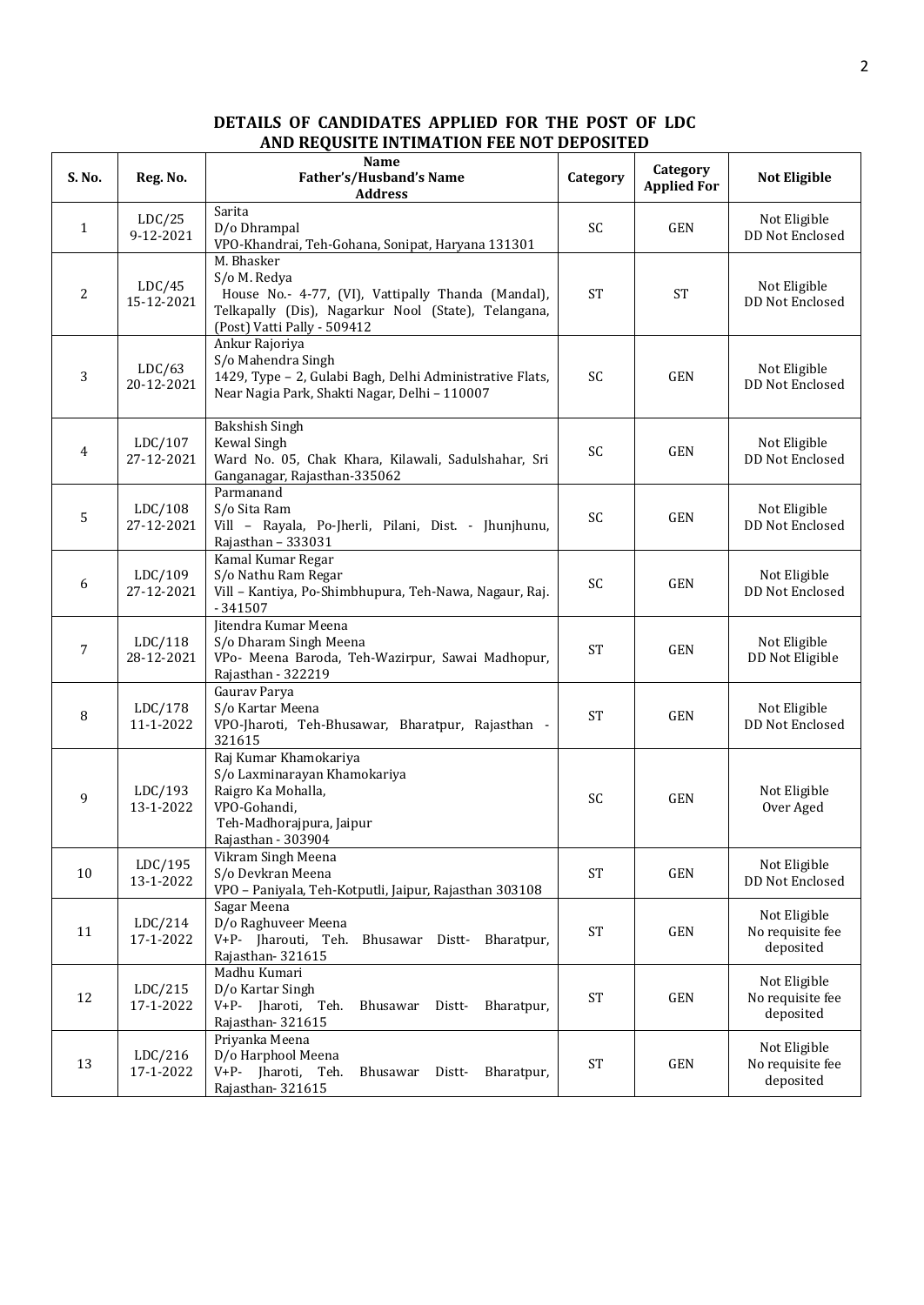## **DETAILS OF CANDIDATES APPLIED FOR THE POST OF MTS AND REQUSITE INTIMATION FEE NOT DEPOSITED**

| S. No.       | Reg. No.            | <b>Name</b><br>Father's/Husband's Name<br><b>Address</b>                                                                                 | Category  | Category<br>Applied<br>For | <b>Not Eligible</b>              |
|--------------|---------------------|------------------------------------------------------------------------------------------------------------------------------------------|-----------|----------------------------|----------------------------------|
| $\mathbf{1}$ | MTS/2<br>25-11-2021 | Abhishek Verma<br>S/o Rakesh Verma<br>Ward No. - 4, Bavali Kothi,<br>Hadota, Chomu, Jaipur, Rajsathan - 303702                           | SC        | SC                         | Not Eligible<br>No Fee Deposited |
| 2            | MTS/11<br>2-12-2021 | Gajendra Kumar Dehuri<br>S/o Satyapriya Dehuri<br>At - Ogalapada, Po-Janla,<br>Ps-Jatni, Khordha, Odisha, 752054                         | <b>ST</b> | <b>ST</b>                  | Not Eligible<br>DD Not Enclosed  |
| 3            | MTS/20<br>3-12-2021 | Sandeep Bagri<br>S/o Govind Ram Bagri<br>B-86, Kardhani Govindpura, Kalwar Road,<br>Jaipur, Rajasthan - 302012                           | SC        | <b>SC</b>                  | Not Eligible<br>DD Not Eligible  |
| 4            | MTS/43<br>6-12-2021 | Rakesh Kumar Meena<br>S/o Bhagwan Shay Meena<br>Malawali Khohra, Po - Khora,<br>Teh-<br>Laxmangarh, Alwar, Raj. - 321633                 | <b>ST</b> | <b>ST</b>                  | Not Eligible<br>DD Not Enclosed  |
| 5            | MTS/44<br>6-12-2021 | Dipak Mahato<br>S/o Shivshankar Mahato<br>20/1, K.D. Road, Po-Garifa, Ps - Naihati, North<br>24 Pargane, West Bangal - 743166            | <b>SC</b> | <b>SC</b>                  | Not Eligible<br>DD Not Enclosed  |
| 6            | MTS/45<br>6-12-2021 | Vinod Kumar Meena<br>S/o Ramesh Chand Meena<br>VPO- Amawa Ra Kasba, Amawara, Teh -<br>Bamanawas, Sawai<br>Madhopur - 322212              | <b>ST</b> | <b>ST</b>                  | Not Eligible<br>DD Not Enclosed  |
| 7            | MTS/50<br>7-12-2021 | Animesh Jana<br>Ashim Jana<br>23, South Buxraha Lane Howra, D. SK Lane, Ps<br>- Aje Bose Pollice Station Howrah - 711109                 | SC        | SC                         | Not Eligible<br>DD Not Enclosed  |
| 8            | MTS/63<br>8-12-2021 | Karamdeep Singh<br>S/o Balwinder Singh<br>Dmarar VPO, Amritsar, Punjab - 143115                                                          | SC        | SC                         | Not Eligible<br>DD Not Enclosed  |
| 9            | MTS/65<br>8-12-2021 | Kopperla Ramadasu<br>S/o Kopperla Chennaiah<br>2-56, SC Colony, Yanakandla (V), Banagana<br>Palli (M), Kurnoo (D), Aandra Pradesh-518124 | SC        | SC                         | Not Eligible<br>DD Not Enclosed  |
| 10           | MTS/79<br>9-12-2021 | Sachin Kumar<br>S/o Netrapal Singh<br>Vill - Shahpur Pahaju, Post - Raniyawali, Teh-<br>Khurja, Bulandshahr, UP - 203131                 | SC        | SC                         | Not Eligible<br>DD Not Enclosed  |
| 11           | MTS/80<br>9-12-2021 | Prathik.A<br>S/o Krishna Naik                                                                                                            | <b>ST</b> | <b>ST</b>                  | Not Eligible<br>DD Not Enclosed  |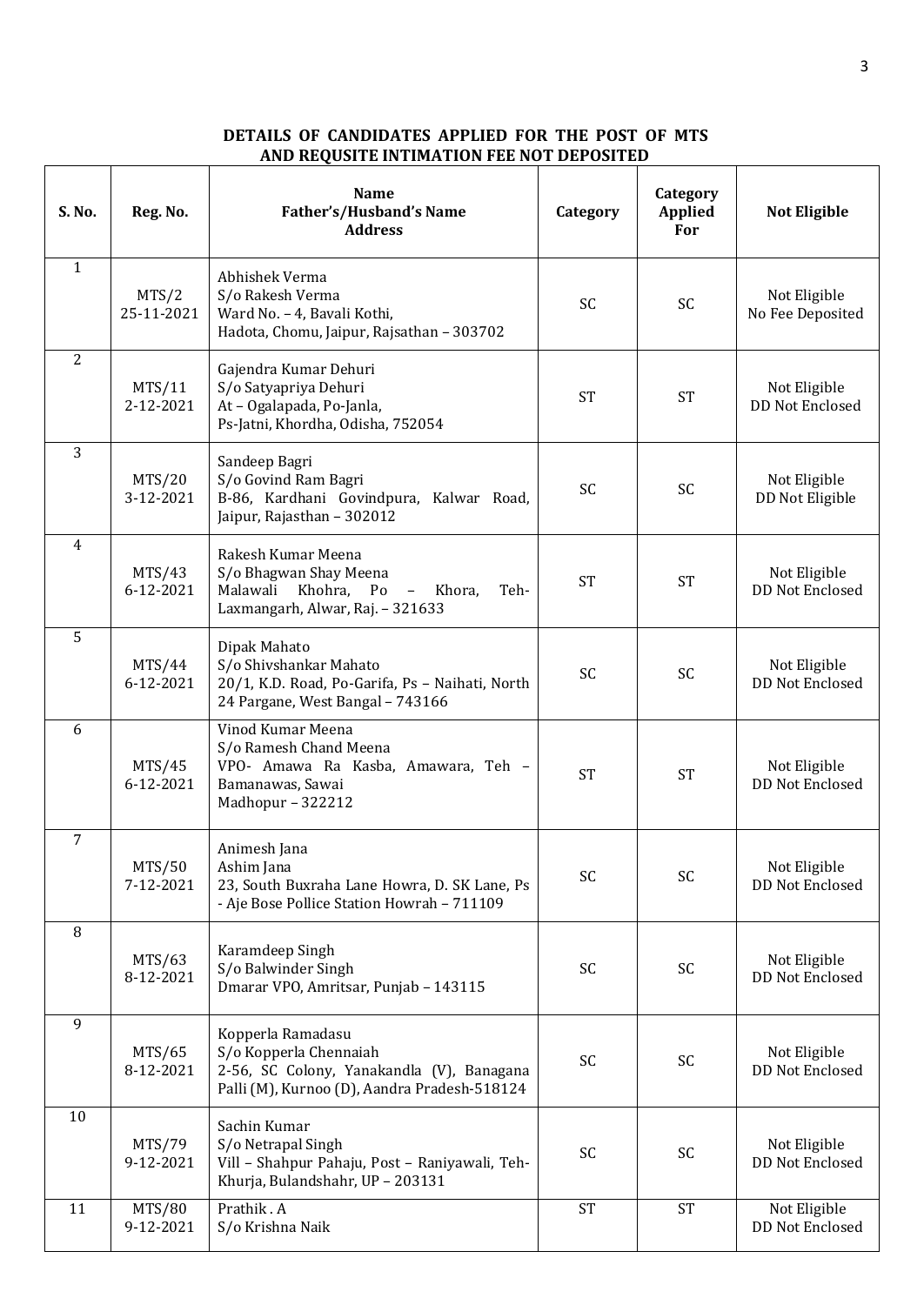|    |                       | (H), Adoor<br>Mandebettu<br>Urdoor, Po<br>$\sim$ $-$<br>Kasaragod, Kerala - 671543                                                                  |           |           |                                        |
|----|-----------------------|-----------------------------------------------------------------------------------------------------------------------------------------------------|-----------|-----------|----------------------------------------|
| 21 | MTS/81<br>9-12-2021   | Salen Lakra<br>S/o Paikas Lakra<br>Vill - Kairo Navatoli, Po-Ps - Kairo, Lohardaga,<br>Jharkhand - 835325                                           | <b>ST</b> | <b>ST</b> | Not Eligible<br><b>DD Not Enclosed</b> |
| 13 | MTS/82<br>8-12-2021   | Rupa Hemrom<br>S/o Bhola Munda<br>Nayasarai, Bhusur, Po-Murma, Ps - Nagri,<br>Ranchi, Jharkhand - 835303                                            | <b>ST</b> | <b>ST</b> | Not Eligible<br>DD Not Enclosed        |
| 14 | MTS/83<br>9-12-2021   | Dheeraj Borana<br>S/o Durgashankar Borana<br>Shiv Nagar, Modak Gaon, Ramganj Mandi, Kota,<br>Rajasthan - 326520                                     | SC        | <b>SC</b> | Not Eligible<br>DD Not Enclosed        |
| 15 | MTS/84<br>9-12-2021   | Arjun Das. MV<br>S/o Ramadas M.V.<br>Sangeethika<br>$(H)$ ,<br>Vellarangal,<br>Road<br>Vaypparapadi,<br>Manjeri, Po Mallappuram,<br>Kerala - 676121 | <b>SC</b> | <b>SC</b> | Not Eligible<br>DD Not Enclosed        |
| 16 | MTS/85<br>9-12-2021   | Gunjan Singh<br>S/o Nirbhay Singh<br>VPO- Peeli, Teh-Nadbai, Bharatpur, Raj. -<br>321642                                                            | <b>SC</b> | <b>SC</b> | Not Eligible<br>DD Not Enclosed        |
| 17 | MTS/86<br>9-12-2021   | Pooja Borana<br>D/o Durgashankar Borana<br>Shiv Nagar, Modak Gaon, Ramganj Mandi, Kota,<br>Rajasthan - 326520                                       | SC        | SC        | Not Eligible<br>DD Not Enclosed        |
| 18 | MTS/95<br>10-12-2021  | Gokul.G<br>S/o Gopan.M<br>Mylamoodu,<br>Veedu,<br>Chullimanoor,<br>Nedumangad, Thiruvananthapuram, Kerala -<br>695541                               | SC        | SC        | Not Eligible<br>DD Not Enclosed        |
| 19 | MTS/96<br>10-12-2021  | Chetram Meena<br>S/o Kailash Chand Meena<br>Vill - Hodkappura, Po-Shankarwala, Teh-<br>Todabhim, Karauli, Rajasthan - 321611                        | <b>ST</b> | <b>ST</b> | Not Eligible<br>DD Not Enclosed        |
| 20 | MTS/97<br>10-12-2021  | <b>Balram Meena</b><br>S/o Rangi Lal Meena<br>Vill - Neemli, Po-Suhari, Teh - Bhusawar,<br>Bharatpur, Raj. - 321406                                 | <b>ST</b> | <b>ST</b> | Not Eligible<br>DD Not Enclosed        |
| 21 | MTS/98<br>10-12-2021  | Vikas Kumar Meena<br>S/o Hari Narayan Meena<br>VPO-Hansmahal, Teh-Bassi, Jaipur, Raj. -<br>303305                                                   | <b>ST</b> | <b>ST</b> | Not Eligible<br>DD Not Enclosed        |
| 22 | MTS/107<br>13-12-2021 | Suraj Kumar Jugunu Gohar<br>S/o Jugunu Gohar<br>Room No. - 201, A Wing Bldg No. - 16, RNA<br>Park, Vasinaka Chembur, Mumbai - 400074                | SC        | SC        | Not Eligible<br>DD Not Enclosed        |
| 23 | MTS/111<br>13-12-2021 | Narra Ramya Sri<br>S/o Krishna<br>D No. - 11-6-82/1 11 <sup>th</sup> Ward, Vengalreddy<br>Nagar, Sattenapalle, Guntur, AP 522403                    | SC        | <b>SC</b> | Not Eligible<br>DD Not Enclosed        |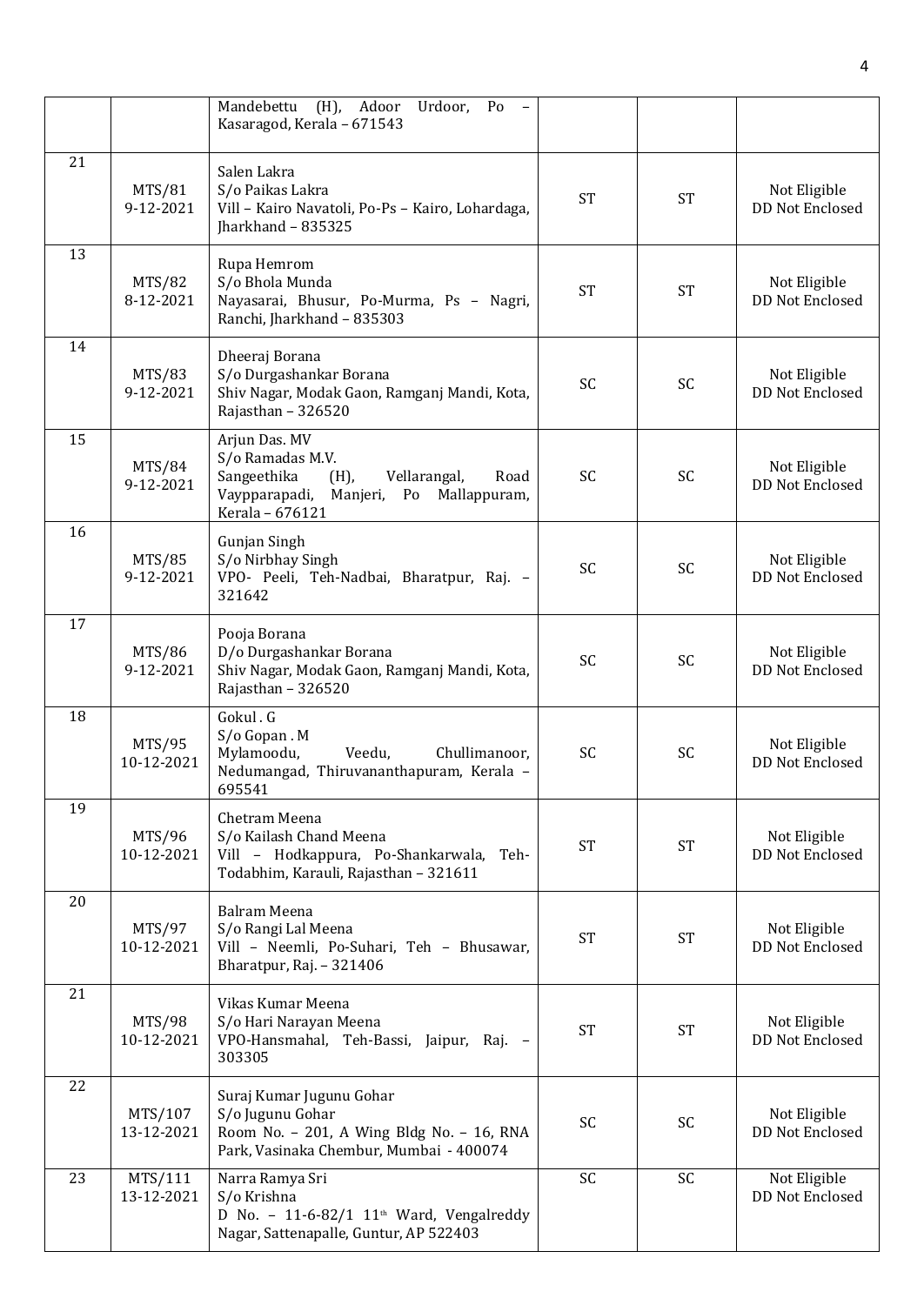| 24<br>MTS/116<br>13-12-2021 | Pandipati Sandeep Showry<br>S/o Mariya Das<br># /-4-41, 7 <sup>th</sup> Ward, Dr. Hegdevar Street, Beside<br>Saibaba Temple, Sattenapalli - 522403, Guntur<br>AP | SC        | SC        | Not Eligible<br>DD Not Enclosed |
|-----------------------------|------------------------------------------------------------------------------------------------------------------------------------------------------------------|-----------|-----------|---------------------------------|
| 25<br>MTS/117<br>13-12-2021 | Bantu<br>S/o Hari Singh<br>VPO- Chhonkar Wara Kalan, Teh - Bhusawar,<br>Bharatpur, Raj. - 321407                                                                 | <b>SC</b> | <b>SC</b> | Not Eligible<br>DD Not Enclosed |
| 26<br>MTS/118<br>13-12-2021 | Manoj Singh Patley<br>S/o Girdhari Lal Patley<br>Vill - Kewtara, Po - Pachpedi, Block -Masturi,<br>Bilaspur, Chhattisgarh - 495551                               | <b>SC</b> | <b>SC</b> | Not Eligible<br>DD Not Eligible |
| 27<br>MTS/121<br>13-12-2021 | Rajan<br>S/o Tilak Raj<br>H. No. - 176, Rajiv Gandhi Nagar, Near Beri<br>Gate, ASR Punjab - 143001                                                               | <b>SC</b> | SC        | Not Eligible<br>DD Not Enclosed |
| 28<br>MTS/122<br>13-12-2021 | Avikesh Meena<br>S/o Kalyan Prasad Meena<br>Vill - Kamalpuriya,<br>Po-Dorawli,<br>Teh-<br>Todabhim, Karouli, Raj. - 321611                                       | <b>ST</b> | <b>ST</b> | Not Eligible<br>DD Not Enclosed |
| 29<br>MTS/143<br>14-12-2021 | Vishnu P. M.<br>S/o Sasi P.M.<br>Parachalil Meethal (H)<br>Punnassery (Po), Narikkuni (Via), Kozhikode<br>Kerala - 673585                                        | <b>ST</b> | <b>ST</b> | Not Eligible<br>DD Not Enclosed |
| 30<br>MTS/164<br>15-12-2021 | M. Krishna Naik<br>S/o M. Venkatesh Naik<br>6-16, Maddelabandathanda, Maldakal (M),<br>Jogulamba Gadwal - 509132, AP                                             | <b>ST</b> | <b>ST</b> | Not Eligible<br>DD Not Enclosed |
| 31<br>MTS/165<br>15-12-2021 | Mudavath Shiva<br>S/o M. Redya Naik<br>4-77, Vattipally Thanda, Telkapally<br>(M),<br>Nagarkurnool, - 509412, AP                                                 | <b>ST</b> | <b>ST</b> | Not Eligible<br>DD Not Enclosed |
| 32<br>MTS/167<br>15-12-2021 | K. Shanthi<br>D/o K. Krishna<br>3-27-Bhanshing Thanda, Gouraram, Bijnapally<br>(M), Nagarkurnool-509203, AP                                                      | <b>ST</b> | <b>ST</b> | Not Eligible<br>DD Not Enclosed |
| 33<br>MTS/169<br>16-12-2021 | M. Kamaraj<br>S/o V. Mariappan<br>32, Nehru Street, Rayogiri, Sivagiri (TK),<br>Tenkasi - 627751, TN                                                             | <b>ST</b> | <b>ST</b> | Not Eligible<br>DD Not Enclosed |
| 34<br>MTS/170<br>16-12-2021 | M. Kanagaraj<br>S/o V. Mariappan<br>32, Nehru Street, Rayogiri, Sivagiri (TK),<br>Tenkasi - 627751, TN                                                           | <b>ST</b> | <b>ST</b> | Not Eligible<br>DD Not Enclosed |
| 35<br>MTS/178<br>16-12-2021 | Bhagwan Sahai Meena<br>S/o Mool Chand Meena<br>Plot No. - 46, Jagannath Puri, Muchh Ki Pipali,<br>Goner Road, Jaipur, Rajasthan - 302031                         | <b>ST</b> | <b>ST</b> | Not Eligible<br>DD Not Enclosed |
| MTS/182<br>36               | Hansraj Meena                                                                                                                                                    | <b>ST</b> | <b>ST</b> | Not Eligible                    |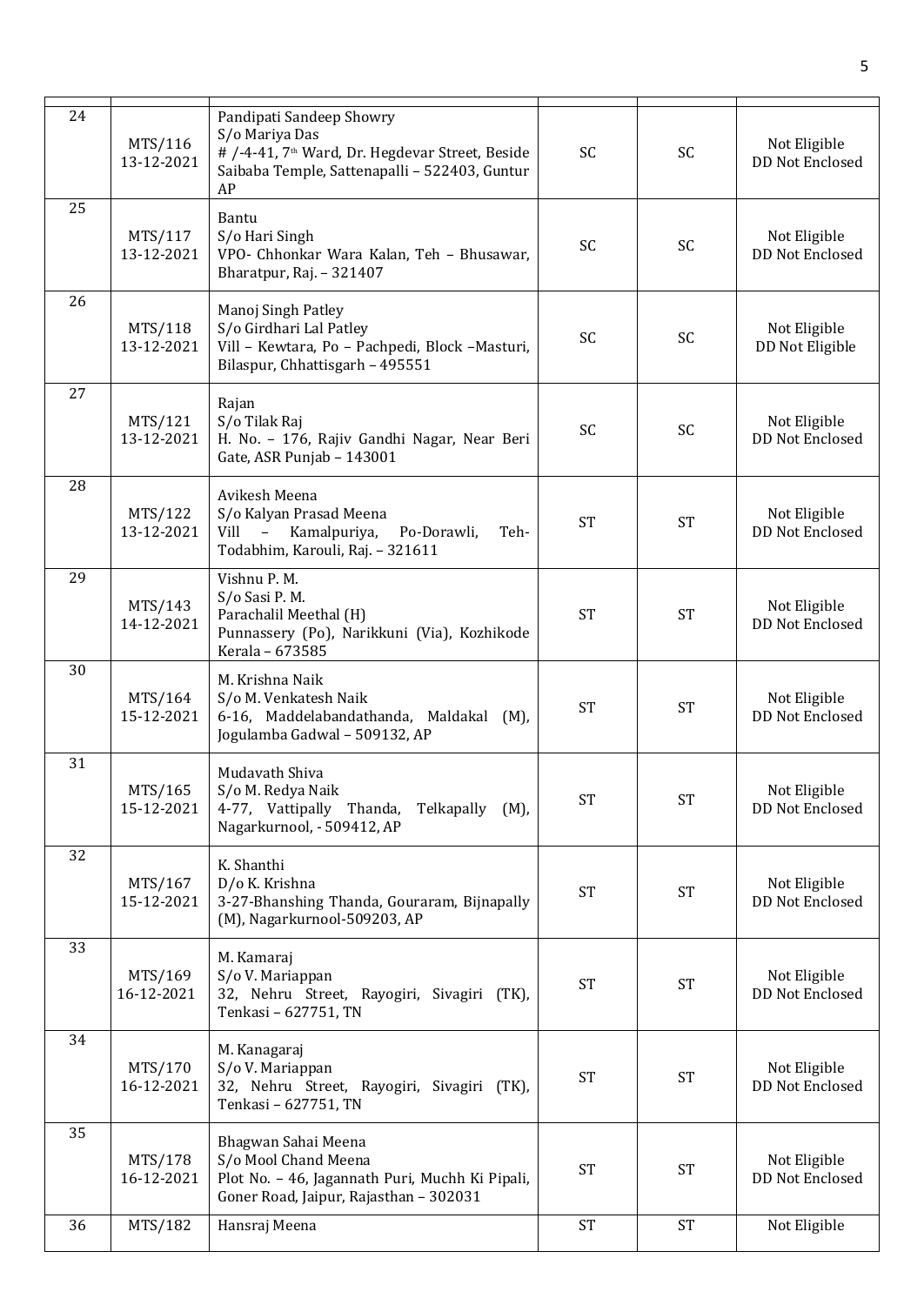|    | 17-12-2021            | S/o Chhitar Mal Meena<br>Vpo- Jhar, Teh-Bassi, Jaipur,<br>Rajasthan-<br>303305                                                          |           |           | DD Not Enclosed                        |
|----|-----------------------|-----------------------------------------------------------------------------------------------------------------------------------------|-----------|-----------|----------------------------------------|
| 37 | MTS/193<br>17-12-2021 | Sandeep Singh Morya<br>S/o Sher Singh Morya<br>Vpo- Uttaradabas, Teh-Bhadra, Hanumangarh,<br>Rajasthan - 335501                         | SC        | <b>SC</b> | Not Enclosed<br>DD Not Enclosed        |
| 38 | MTS/216<br>20-12-2021 | M. Kamalesh Pandi<br>S/o P. Mari<br>1/6, Thiyagayan Cheri,<br>Paramakudi<br>Kiliyur<br>$(PO)$ ,<br>$(TK)$ ,<br>Ramanathapuram - 623530  | SC        | SC        | Not Eligible<br>DD Not Enclosed        |
| 39 | MTS/217<br>20-12-2021 | N. Akash<br>S/o K. Nagarajan<br>3/98, East Street, Peravoor, Ramnad (TK),<br>Ramnod (Po), Ramanathapuram - 623504                       | SC        | SC        | Not Eligible<br><b>DD Not Enclosed</b> |
| 40 | MTS/218<br>20-12-2021 | K. Pravin Kumar<br>S/o A. Kani Kumar<br>1/85, Middle Street, Therthangal, Kulatheer<br>(Po), Paramakud (TK), Ramanathapuram -<br>623530 | <b>SC</b> | <b>SC</b> | Not Eligible<br>DD Not Enclosed        |
| 41 | MTS/220<br>20-12-2021 | Birsingh<br>S/o Vipan Chand<br>House No. - 333, Vill-Seri Bhatwas, Po-Killar,<br>Teh-Pangi, Chamba,-176323, HP                          | <b>ST</b> | <b>ST</b> | Not Eligible<br>DD Not Enclosed        |
| 42 | MTS/221<br>20-12-2021 | Anurag Meena<br>S/o Kalyan Sahay Meena<br>Vpo- Hansmahal, Teh-Bassi, Jaipur, Raj. -<br>303305                                           | <b>ST</b> | <b>ST</b> | Not Eligible<br>DD Not Enclosed        |
| 43 | MTS/222<br>20-12-2021 | Sunil Meena<br>S/o Lalaram Meena<br>17, Jagdish Puri Colony, Jagatpura, Jaipur,<br>Rajasthan - 302017                                   | <b>ST</b> | <b>ST</b> | Not Eligible<br>DD Not Enclosed        |
| 44 | MTS/226<br>20-12-2021 | Seema Meena<br>D/o Hansraj Meena<br>Papra Khurd, Udaipurwati, Jhunjhunu, Raj. -<br>333801                                               | <b>ST</b> | <b>ST</b> | Not Eligible<br>DD Not Enclosed        |
| 45 | MTS/232<br>20-12-2021 | Ashish<br>S/o Prem Singh<br>E2/153, Nand Nagri, Delhi - 110093                                                                          | SC        | SC        | Not Eligible<br>DD Not Enclosed        |
| 46 | MTS/234<br>20-12-2021 | Chaman Kumar<br>S/o Brajmohan<br>Naharganj Mohalla, Harijan Basti, Kumher,<br>Ward No. - 8, Bharatpur, Rajasthan                        | <b>SC</b> | SC        | Not Eligible<br>DD Not Enclosed        |
| 47 | MTS/247<br>21-12-2021 | Sharvan Khatik<br>S/o Mangal Chand Khatik<br>Mukam Post - Shergarh, Teh-Sarwad, Ajmer,<br>Rajasthan - 305412                            | <b>SC</b> | SC        | Not Eligible<br>DD Not Enclosed        |
| 48 | MTS/273<br>22-12-2021 | Rajendra Balai<br>S/o Shambhu Ram Balai<br>VPO - Bapi, Teh-Dausa, Dausa, Raj. - 303507                                                  | SC        | SC        | Not Eligible<br>DD Not Enclosed        |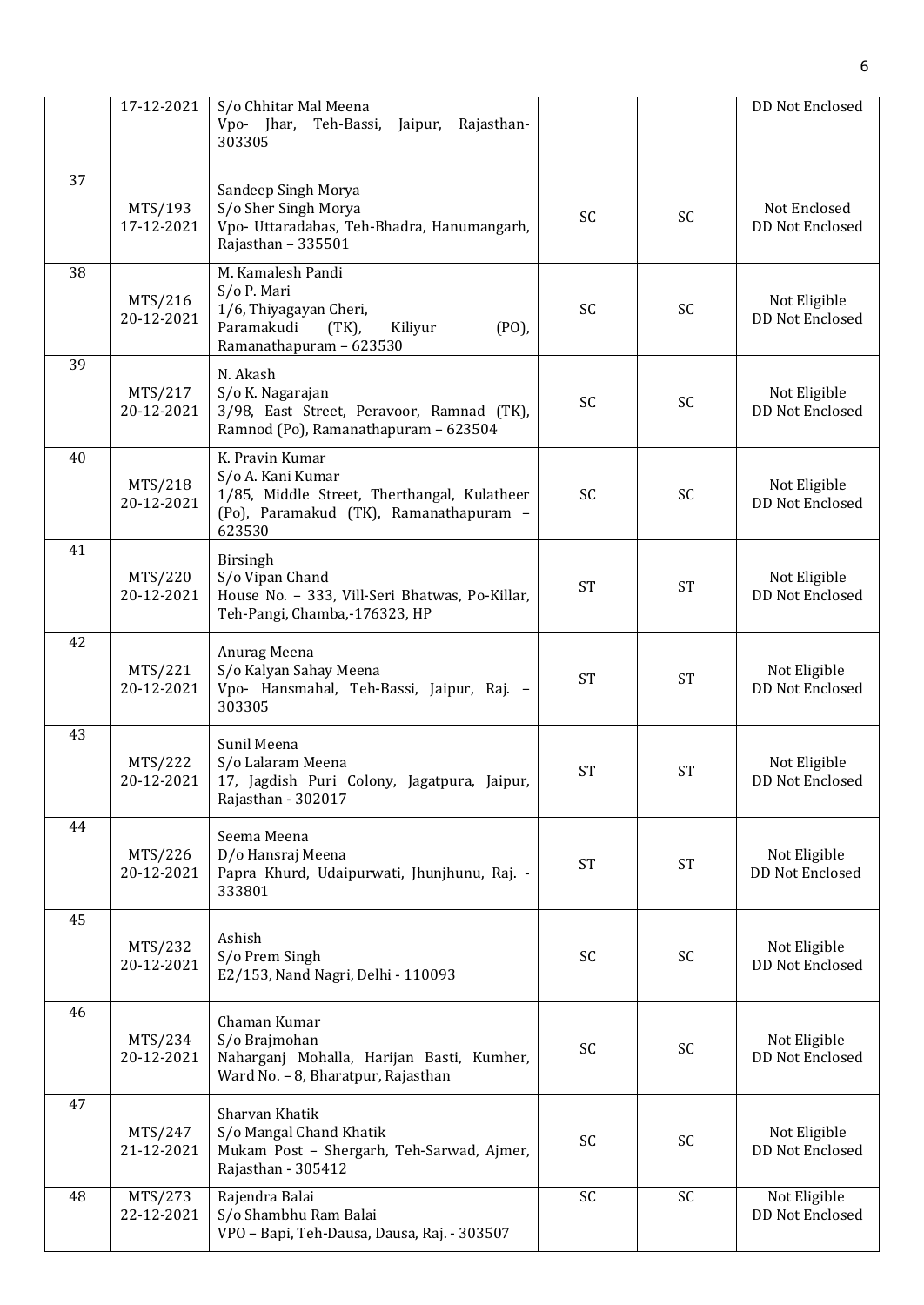| 49 | MTS/279<br>22-12-2021 | Khalida Parveen<br>W/o Tariq Abdullha Malik<br>Khrew Pampore Pulwama, J&K - 191103                                                     | <b>ST</b> | <b>ST</b> | Not Eligible<br>DD Not Enclosed        |
|----|-----------------------|----------------------------------------------------------------------------------------------------------------------------------------|-----------|-----------|----------------------------------------|
| 50 | MTS/292<br>23-12-2021 | Surendra Kumar Meena<br>S/o Ramniwas Meena<br>Papra Khurd, Teh-Udaipurwati, Jhunjhunu,<br>Rajasthan - 333801                           | <b>ST</b> | <b>ST</b> | Not Eligible<br>DD Not Enclosed        |
| 51 | MTS/293<br>23-12-2021 | <b>Bhagchand Bhil</b><br>S/o Radhakishan Bhil<br>Satawariya, Masuda,<br>Ajmer,<br>Rajasthan<br>305623                                  | <b>ST</b> | <b>ST</b> | Not Eligible<br>DD Not Enclosed        |
| 52 | MTS/328<br>27-12-2021 | Ankur<br>S/o Dhoop Singh<br>House No. - 222, Agroha (54), Hisar, Argoha,<br>Haryana - 125047                                           | <b>SC</b> | <b>SC</b> | Not Eligible<br><b>DD Not Enclosed</b> |
| 53 | MTS/329<br>27-12-2021 | Roshan Salvi<br>S/o Gopal Lal Balai<br>Purani Kachahari, Meda Mut Mataji Ke Mandir<br>Ke Pass, Junawas, Bhilwara Rajasthan -<br>311001 | <b>SC</b> | SC        | Not Eligible<br>DD Not Enclosed        |
| 54 | MTS/331<br>27-12-2021 | Madhav Prakash<br>S/o Bheekha Ram<br>Meghwalo Ki Dhani, Bhdha Bhas,<br>Gangani,<br>Jodhpur, Rajasthan - 342027                         | <b>SC</b> | <b>SC</b> | Not Eligible<br>DD Not Eligible        |
| 55 | MTS/348<br>27-12-2021 | Sanju Kumari<br>D/o Sugan Lal<br>Satawariya,<br>Masuda, Ajmer,<br>Rajasthan -<br>305623                                                | <b>ST</b> | <b>ST</b> | Not Eligible<br>DD Not Enclosed        |
| 56 | MTS/375<br>28-12-2021 | Narendra Kumar Meena<br>S/o Radheshyam Meena<br>VPo-Meena Baroda, Teh-Wazirpur, Sawai<br>Madhopur, Raj. - 322219                       | <b>ST</b> | <b>ST</b> | Not Eligible<br>DD Not Enclosed        |
| 57 | MTS/402<br>30-12-2021 | Manoj Meena<br>S/o Girraj Prasad Meena<br>Vill - Badigar Ka Bass, Dubbi, Teh-Rajgarh,<br>Alwar, Rajasthan - 301408                     | <b>ST</b> | <b>ST</b> | Not Eligible<br>DD Not Enclosed        |
| 58 | MTS/409<br>31-12-2021 | Shriram Meena<br>S/o Birbal Meena<br>VPO-Bhadwa, Teh-Kishangarh Renwal, Via -<br>Jobner, Jaipur, Rajasthan - 303328                    | <b>ST</b> | <b>ST</b> | Not Eligible<br>DD Not Enclosed        |
| 59 | MTS/412<br>31-12-2021 | Saikat Mondal<br>S/o Prahlad Mondal<br>Mondal Para, VPO-Pathar Ghata, Ps - New<br>Town, North 24, Parganas, Kolkata - 700135           | SC        | SC        | Not Eligible<br>DD Not Enclosed        |
| 60 | MTS/422<br>31-12-2021 | Banty<br>S/o Dilbag<br>Vill - Sudkaim Khurd, Jind, Haryana - 126115                                                                    | <b>SC</b> | SC        | Not Eligible<br>DD Not Enclosed        |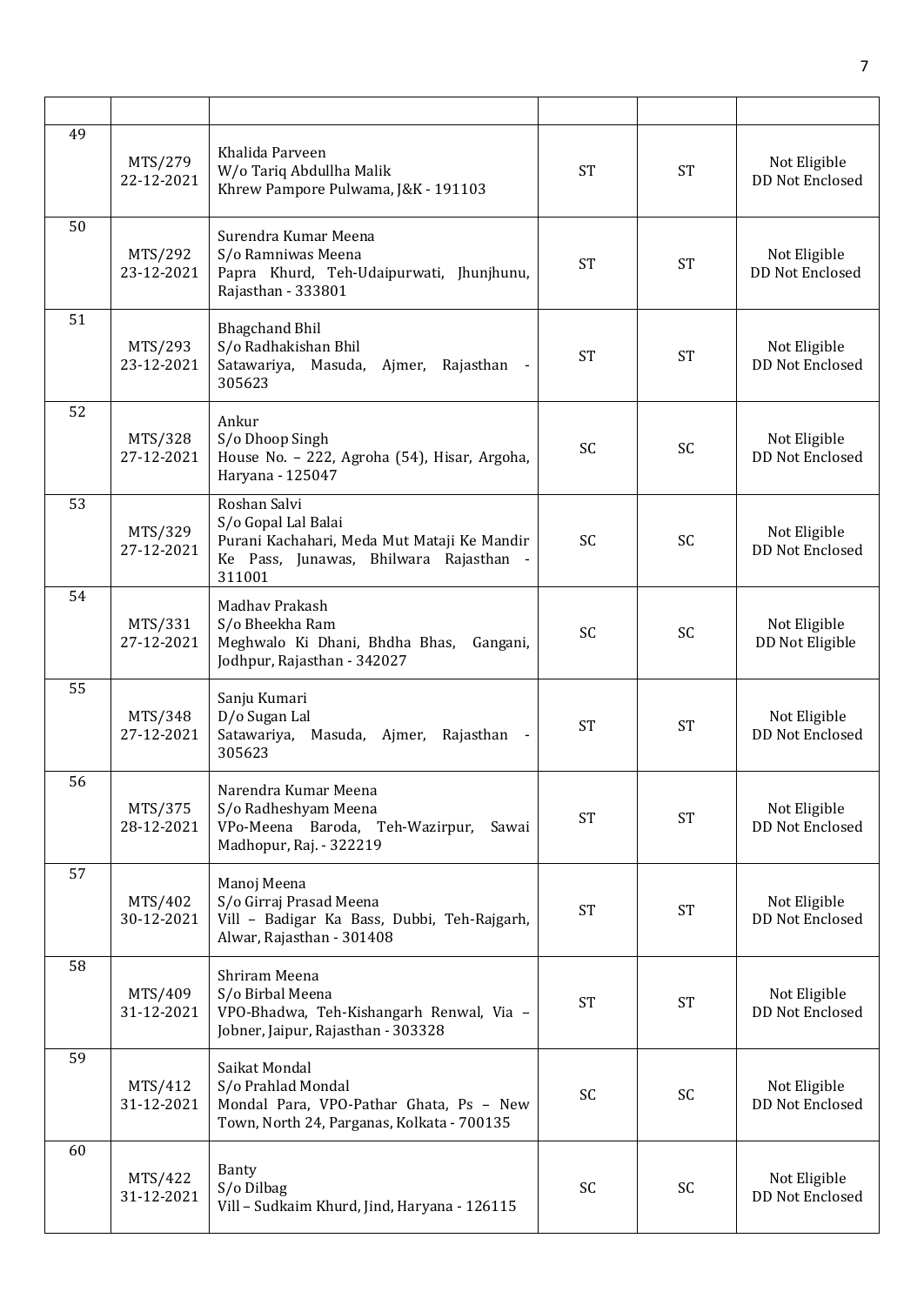| 61 | MTS/423<br>31-12-2021     | Soniya Kalawat<br>S/o Shiv Narayan Kalawat<br>Plot No. - 9, Bhomiya Vihar, Ganesh Nagar - 2,<br>Behind Murlipura Scheme, Jaipur, Rajasthan-<br>302039 | <b>SC</b> | SC                  | Not Eligible<br>DD Not Enclosed                            |
|----|---------------------------|-------------------------------------------------------------------------------------------------------------------------------------------------------|-----------|---------------------|------------------------------------------------------------|
| 62 | MTS/429<br>$3-1-2022$     | Manmohan Meena<br>S/o Ramchandra Meena<br>VPo-Bhadwa, Via - Jobner, Teh-Kishangarh<br>Renwal, Jaipur, Rajasthan - 303328                              | <b>ST</b> | <b>ST</b>           | Not Eligible<br><b>DD Not Enclosed</b>                     |
| 63 | MTS/441<br>3-1-2022       | Rahul Devada<br>S/o Jagdish<br>Vill - Netawali, Ward No - 10, Makan No. -<br>240, Netawali, Post - Ledh, Mandsaur, MP -<br>458895                     | <b>SC</b> | <b>SC</b>           | Not Eligible<br>DD Not Enclosed                            |
| 64 | MTS/475<br>4-1-2022       | Nitin Kumar<br>S/o Brijpal Singh<br>Mohandiya Dhansi, Po-Mandawar, Bijnor, UP<br>246721                                                               | <b>SC</b> | SC                  | Not Eligible<br><b>DD Not Enclosed</b>                     |
| 65 | MTS/477<br>4-1-2022       | Kishore Kumar<br>S/o Bhagwana Ram<br>VPO-Mainsar, Teh-Nokha, Bikaner, Raj. -<br>334802                                                                | <b>SC</b> | SC                  | Not Eligible<br>DD and Cast<br>Certificate Not<br>Enclosed |
| 66 | MTS/490<br>$5 - 1 - 2022$ | Shiv Ram Meena<br>S/o Mahesh Chand Meena<br>Narnol Kalan, Gothra, Teh - Laxmangarh,<br>Alwar, Rajasthan                                               | <b>ST</b> | <b>ST</b>           | Not Eligible<br>DD Not Enclosed                            |
| 67 | MTS/523<br>7-1-2022       | Rohit<br>S/o Karam Chand<br>Vill - Kheri Darshan Singh, Po - Talakaur, Teh-<br>Jagadhri, Yamunanagar, Haryana - 133103                                | SC        | SC                  | Not Eligible<br>DD Not Enclosed                            |
| 68 | MTS/538<br>10-1-2022      | Ravi<br>S/o Liladhar<br>VPO-Sultana Ahiran, Teh-Buhana, Jhunjhunu,<br>Rajasthan - 333502                                                              | SC        | SC                  | Not Eligible<br>DD Not Enclosed                            |
| 69 | MTS/541<br>10-1-2022      | Sukanti Pat Pingua<br>D/o Mithileshwar Pat Pingua<br>Vill - Dudhjori, Po-TKB Dumariya, Ps -<br>Kumardungi, West Singhbhum, Jharkhand<br>833214        | <b>ST</b> | <b>ST</b>           | Not Eligible<br>DD Not Enclosed                            |
| 70 | MTS/598<br>12-1-2022      | Ram Bhajan Meena<br>S/o Kailash Chand Meena<br>VPO - Hansmahal, Teh-Bassi, Jaipur, Rajasthan<br>$-303305$                                             | <b>ST</b> | <b>ST</b>           | Not Eligible<br>DD Not Enclosed                            |
| 71 | MTS/599<br>12-1-2022      | Ramavath. Mahender<br>S/o Ramavath Shankar<br>H. No. - 3-17, Thakkallapally, Thanda Mandal<br>Yacharam, Po Yacharam, Rangareddy - 501509              | <b>ST</b> | <b>ST</b>           | Not Eligible<br>DD Not Enclosed                            |
| 72 | MTS/653<br>17-1-2022      | Anshul Chhawal<br>S/o Anil Kumar Meena<br>House - 162, B/3, Arawali Apartment, Sector -<br>34, Noida, UP                                              | <b>ST</b> | $\operatorname{ST}$ | Not Eligible<br>DD Not Enclosed                            |
| 73 | MTS/654                   | Vasundhara Meena                                                                                                                                      | <b>ST</b> | <b>ST</b>           | Not Eligible                                               |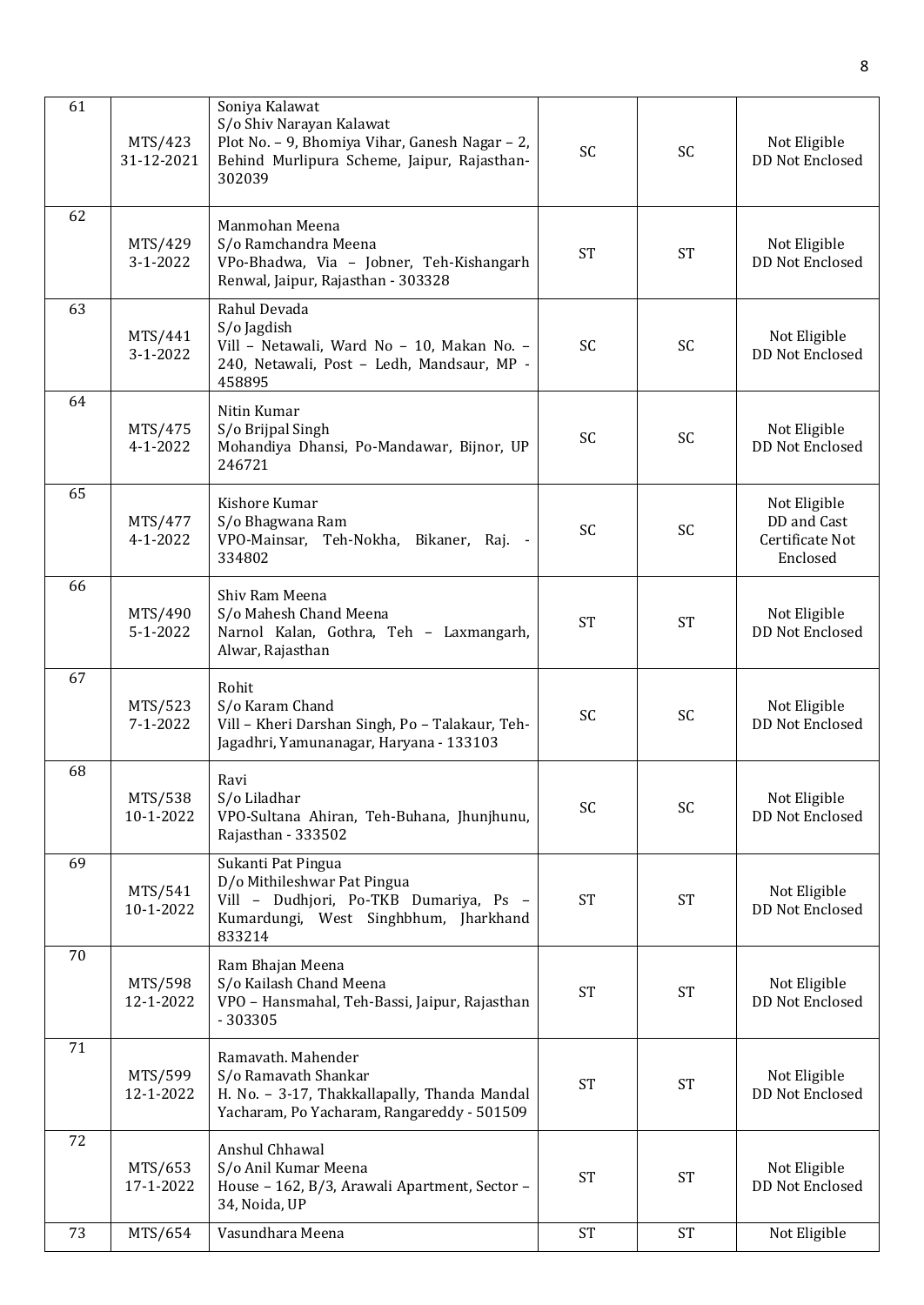|    | 17-1-2022            | D/o Prithvi Raj Meena<br>V/P - Tharoti, Teh-Bushawar, Bharatpur,<br>Rajasthan - 321615                                                                           |           |           | DD Not Enclosed                 |
|----|----------------------|------------------------------------------------------------------------------------------------------------------------------------------------------------------|-----------|-----------|---------------------------------|
| 74 | MTS/656<br>17-1-2022 | Sujit Kumar<br>S/o Shailendra Chaudhary<br>Vill - Tamadhi, Po - Odhar Ps - Sonwan,<br>Kaimur, Bhabua, Bihar - 821108                                             | SC        | SC        | Not Eligible<br>DD Not Enclosed |
| 75 | MTS/657<br>17-1-2022 | Ajith. S<br>S/o Sivanu<br>6/205, West Colony Street, Pillaiyaarkoil<br>Maruthan<br>Valvoo,<br>Narikinarau,<br>Street,<br>Ottapidaram, Thoothukoodi - 628303 (TN) | <b>SC</b> | <b>SC</b> | Not Eligible<br>DD Not Enclosed |
| 76 | MTS/659<br>17-1-2022 | Vishnu Kumar Meena<br>S/o Moti Lal Meena<br>VPO - Tounl,<br>Teh-Todabhim,<br>Karauli,<br>Rajasthan - 321611                                                      | <b>ST</b> | <b>ST</b> | Not Eligible<br>DD Not Enclosed |
| 77 | MTS/660<br>17-1-2022 | Jarnail<br>S/o Naurang<br>VPO-Khajuri, Jatti, Fatehabad, Haryana -<br>125111                                                                                     | SC        | <b>SC</b> | Not Eligible<br>DD Not Enclosed |
| 78 | MTS/673<br>18-1-2022 | Pankaj<br>S/o Jasmer<br>Vill - Jhuredy, Po - Sabapur, Teh-Jagadhri,<br>Yamuna Nagar, Haryana                                                                     | SC        | <b>SC</b> | Not Eligible<br>DD Not Enclosed |
| 79 | MTS/731<br>20-1-2022 | Banshi Lal Meena<br>S/o Madan Lal Meena<br>Vill - Unchya Ka Jhopra, Po - Dev Ji Ka Thana,<br>Teh-Hindoli, Bundi, Rajasthan 323025                                | <b>ST</b> | <b>ST</b> | Not Eligible<br>DD Not Enclosed |
| 80 | MTS/913<br>27-1-2022 | Satyandra Kumar Meena<br>S/o Giriraj Meena<br>Vill - Indpura, Po - Thanarajaji, Teh-Rajgarh,<br>Alwar, Rajasthan-301408                                          | <b>ST</b> | <b>ST</b> | Not Eligible<br>DD Not Enclosed |
| 81 | MTS/916<br>27-1-2022 | Earesh<br>S/o Devendrrappa<br>213, Devanpali, Po - Mittimalakapur, Tq -<br>Raichur, Karanatak-584103                                                             | <b>ST</b> | <b>ST</b> | Not Eligible<br>DD Not Enclosed |
| 82 | MTS/950<br>28-1-2022 | Venkatesha<br>S/o Hanumantu<br>Devanapalli, Po - Mitti, Malkapur, Tq -Raichur,<br>Karnataka - 584103                                                             | SC        | SC        | Not Eligible<br>DD Not Enclosed |
| 83 | MTS/954<br>28-1-2022 | Vinod Kumar<br>S/o Mangtu Ram<br>Mukam Post - Sewad Bari, Via - Faglwa, Sikar,<br>Rajasthan - 332041                                                             | <b>SC</b> | SC        | Not Eligible<br>DD Not Enclosed |
| 84 | MTS/1055<br>1-2-2022 | Rajmal Meena<br>S/o Mouji Ram Meena<br>Vill.- Tond Post Jastana Tehsil Bonil District-<br>Sawai Madhopur, Rajasthan-322030                                       | <b>ST</b> | <b>ST</b> | Not Eligible<br>DD Not Enclosed |
| 85 | MTS/1056<br>1-2-2022 | Rajesh Kumar Meena<br>S/o Mauji Ram Meena<br>Vill.- Tond Post Jastana Tehsil Bonil District-                                                                     | <b>ST</b> | <b>ST</b> | Not Eligible<br>DD Not Enclosed |